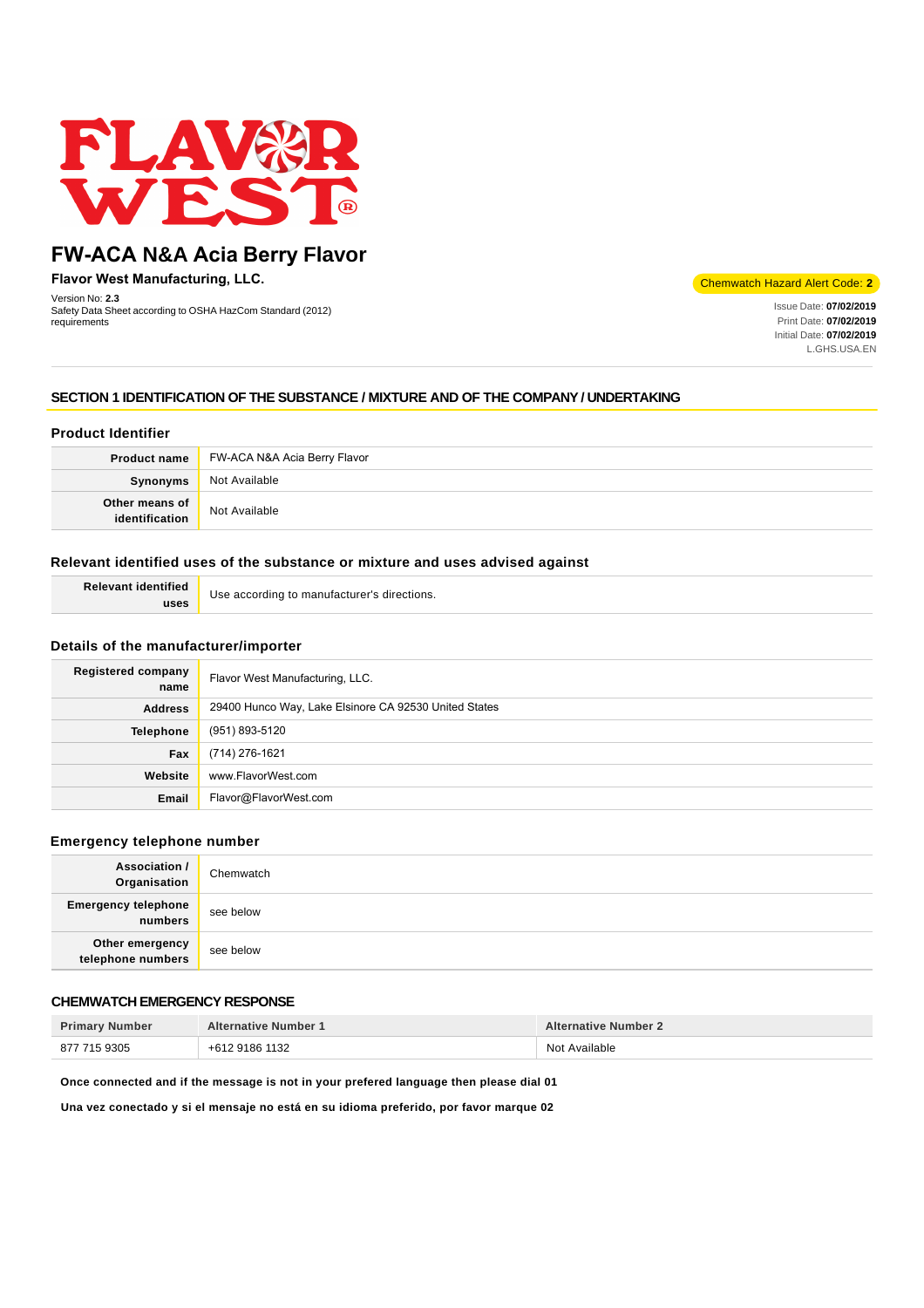| <b>SECTION 2: Hazard(s) Identification</b>           |                                                                                                                                                                                                                                                                                                                                   |                    |                        |           |                                                            |
|------------------------------------------------------|-----------------------------------------------------------------------------------------------------------------------------------------------------------------------------------------------------------------------------------------------------------------------------------------------------------------------------------|--------------------|------------------------|-----------|------------------------------------------------------------|
| Hazard                                               | Classification                                                                                                                                                                                                                                                                                                                    | <b>Signal Word</b> | Hazard<br>Statement(s) | Symbol(s) | <b>Precautionary</b><br>Statement(s)                       |
| <b>Highly Flammable</b><br>Liquid                    | 2                                                                                                                                                                                                                                                                                                                                 | Danger             | H <sub>225</sub>       |           | P210, P235, P240,<br>P241, P242, P243,<br>P <sub>261</sub> |
| <b>Other Hazards</b>                                 | Warning: Contains volatile flavoring chemicals; breathing these chemicals in the<br>workplace may lead to severe lung damage.                                                                                                                                                                                                     |                    |                        |           |                                                            |
| <b>Acute Toxicity</b>                                |                                                                                                                                                                                                                                                                                                                                   |                    |                        |           |                                                            |
| P210<br>P235<br>P240<br>P241<br>P242<br>P243<br>P261 | Keep away from heat/sparks/open flames/hot surfaces. No smoking.<br>Keep cool.<br>Ground/bond container and receiving equipment.<br>Use rated explosion-proof electrical equipment.<br>Use only non-sparking tools.<br>Take precautionary measures against static discharge.<br>Avoid breathing dust/fume/gas/mist/vapours/spray. |                    |                        |           |                                                            |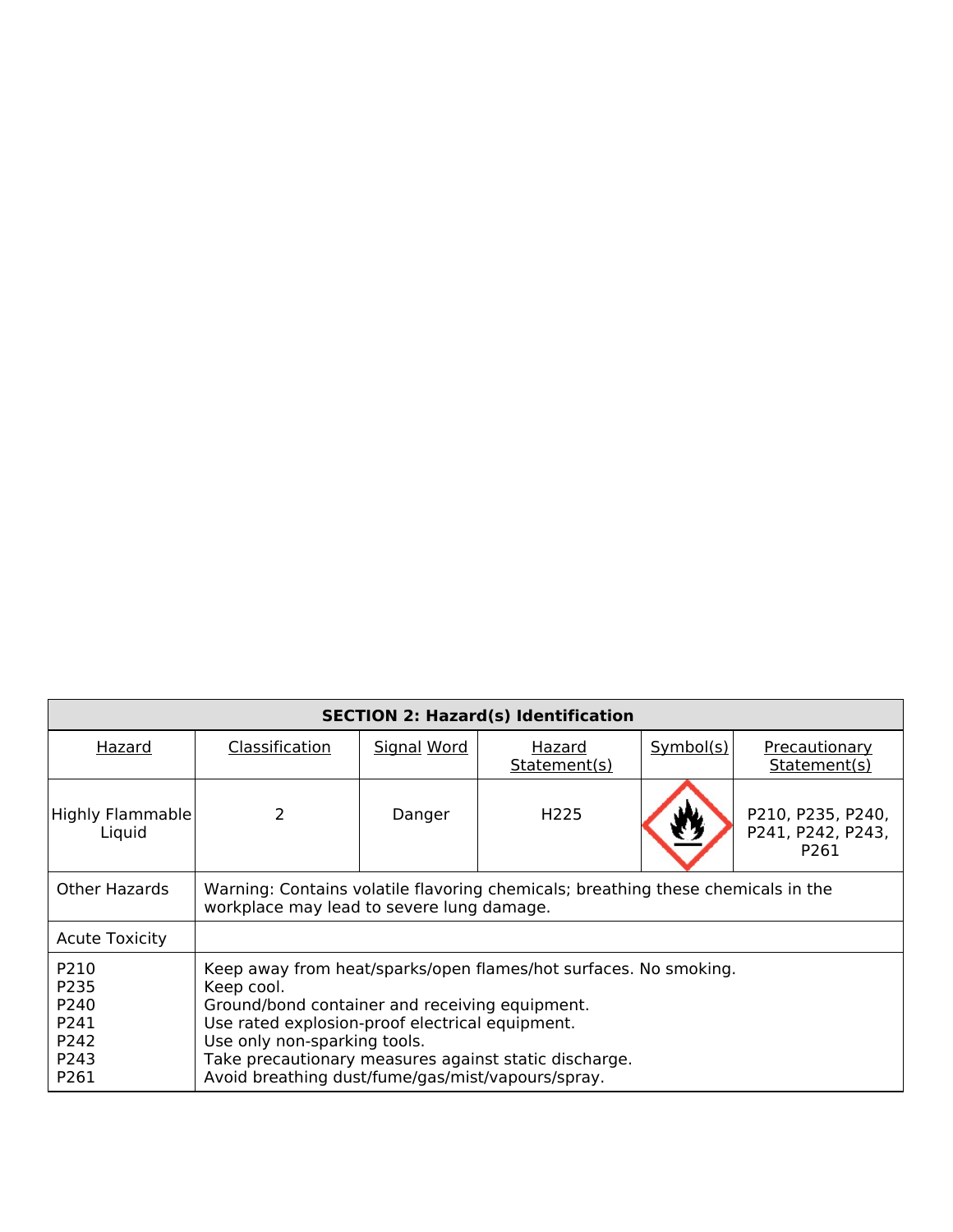| <b>SECTION 3: Composition and Information on Ingredients</b>                                                 |                            |                   |                     |
|--------------------------------------------------------------------------------------------------------------|----------------------------|-------------------|---------------------|
| <b>Chemical Name</b>                                                                                         | Not Applicable.            |                   |                     |
| <b>Common Name</b>                                                                                           | Not Applicable.            |                   |                     |
| <b>CAS Number</b>                                                                                            | Not Applicable.            |                   |                     |
| Impurities & additives                                                                                       |                            |                   |                     |
| Ingredient statement for                                                                                     | Ingredient                 | <b>CAS Number</b> | % range (by weight) |
| mixture*                                                                                                     | Cane Alcohol               | $64-17-5$         | 50-60%              |
|                                                                                                              | Sugar Syrup                | $57 - 48 - 7$     | 20-30%              |
|                                                                                                              | Propylene Glycol           | $57 - 55 - 6$     | 10-20%              |
|                                                                                                              | <b>Natural Extracts</b>    | Mixture           | 1-10%               |
|                                                                                                              | <b>FEMA GRAS Aromatics</b> | Mixture           | 1-5%                |
|                                                                                                              |                            |                   |                     |
| * This flavor mixture is a trade secret. The holder of this proprietary information is Flavor West MFG, LLC. |                            |                   |                     |

| <b>SECTION 4: First-aid Measures</b> |                                                                                                                                                                                                                                          |  |
|--------------------------------------|------------------------------------------------------------------------------------------------------------------------------------------------------------------------------------------------------------------------------------------|--|
| General                              | As in all cases of potential poisoning, obtain medical advice immediately.                                                                                                                                                               |  |
| Inhalation                           | In the event of exposure to vapors, immediately remove from the area to a fresh<br>air environment. Individuals showing evidence of inhalation exposure should be<br>taken to an uncontaminated area. Obtain medical advice immediately. |  |
| Skin contact                         | Remove contaminated clothing. Wash skin with large volumes of water. If<br>irritation persists, or any sign of tissue damage is apparent, obtain medical advice<br>immediately.                                                          |  |
| Eye contact                          | In the event of contact with the eyes, irrigate with water for at least 15 minutes.<br>Obtain medical advice if irritation persists.                                                                                                     |  |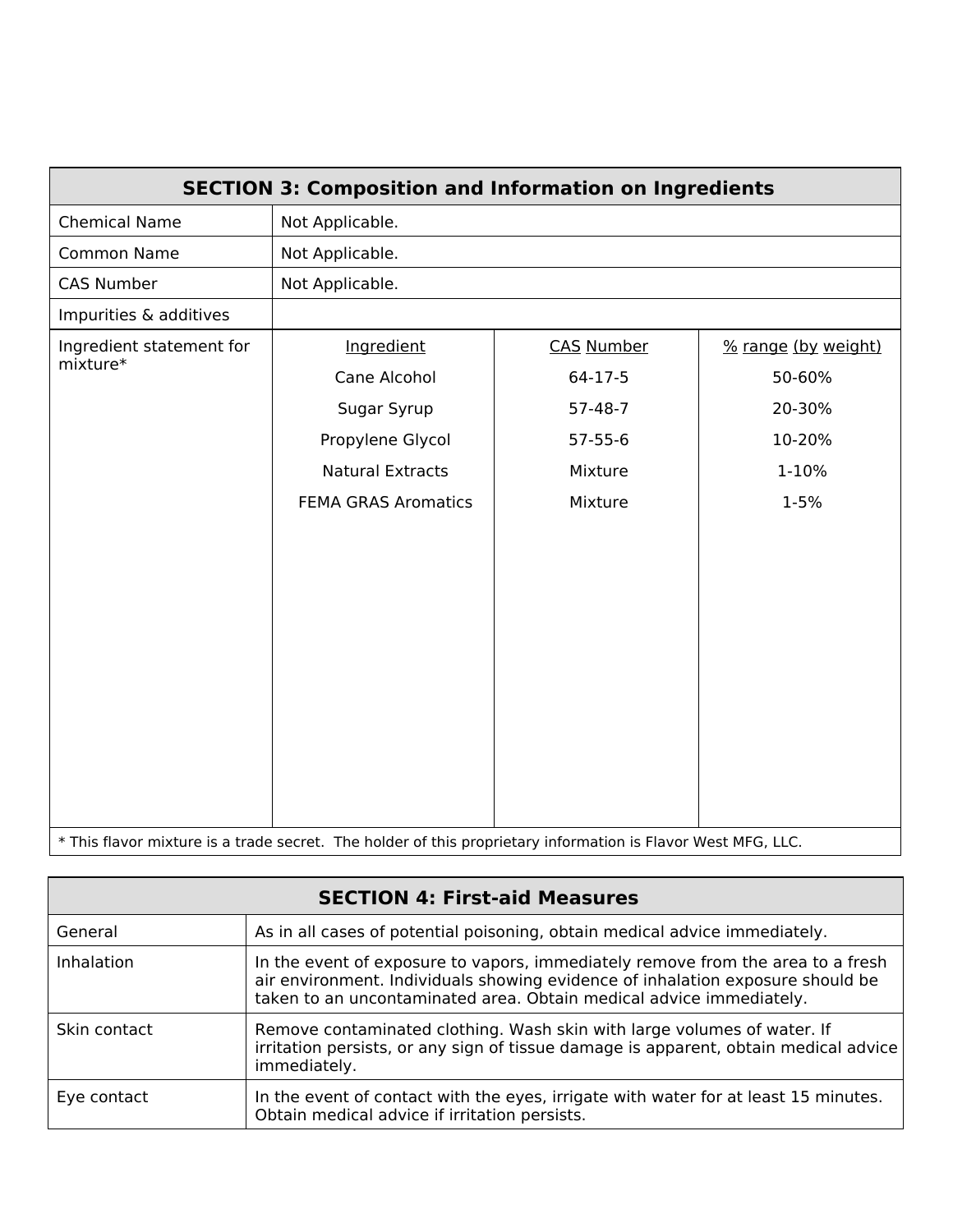| Ingestion                                             | In the event of accidental ingestion, rinse mouth with water. Do not induce<br>vomiting unless directed to do so by a medical personnel. Never give anything by<br>mouth to an unconscious person. Obtain medical advice immediately. |
|-------------------------------------------------------|---------------------------------------------------------------------------------------------------------------------------------------------------------------------------------------------------------------------------------------|
| <b>Acute Effects</b>                                  | No information available on the product itself.                                                                                                                                                                                       |
| Delayed Effects                                       | No information available on the product itself.                                                                                                                                                                                       |
| Immediate medical<br>attention & special<br>treatment | None known                                                                                                                                                                                                                            |

| <b>SECTION 5: Fire-fighting Measures</b>                                                                                                                                                                                      |                                                                                                                                                                      |  |
|-------------------------------------------------------------------------------------------------------------------------------------------------------------------------------------------------------------------------------|----------------------------------------------------------------------------------------------------------------------------------------------------------------------|--|
| In the event of fire, adequate extinguishers should be used. Avoid inhalation of smoke and fumes. In case of<br>insufficient ventilation, wear suitable respiratory equipment. Cool fire exposed containers with water spray. |                                                                                                                                                                      |  |
| Suitable extinguishing<br>media                                                                                                                                                                                               | Foam, carbon dioxide or dry chemical.                                                                                                                                |  |
| Unsuitable<br>extinguishing media                                                                                                                                                                                             | Not available.                                                                                                                                                       |  |
| Specific hazards arising<br>from chemical                                                                                                                                                                                     | Closed containers may build up pressure if exposed to heat (fire). Vapors form<br>explosive mixtures with air and may travel to a source of ignition and flash back. |  |
| Special protective<br>equipment and<br>precautions for<br>fire-fighters                                                                                                                                                       | No special measures.                                                                                                                                                 |  |

| <b>SECTION 6: Accidental Release Measures</b>                          |                                                                                                                                                                                                                                                                                                                                                                                                                                                                                                                                                                    |  |
|------------------------------------------------------------------------|--------------------------------------------------------------------------------------------------------------------------------------------------------------------------------------------------------------------------------------------------------------------------------------------------------------------------------------------------------------------------------------------------------------------------------------------------------------------------------------------------------------------------------------------------------------------|--|
| Personal precautions,<br>protective equipment,<br>emergency procedures | For non-emergency and emergency personnel:<br>Adequate protective gloves should be worn when handling spillages. No smoking.<br>Avoid naked flames or other potential sources of ignition (eg. electrical<br>equipment). Avoid skin contamination and inhalation of vapour. Individual<br>washing routines should be followed after any potential contact. Ensure adequate<br>ventilation in working areas following accidental release.                                                                                                                           |  |
| Methods for material<br>containment and clean<br>up                    | For containment:<br>Eliminate all sources of ignition. Leaking containers should be removed to a well<br>ventilated area if possible to do so safely. If not, dike around container to limit<br>spread of spill, leak. If spill/leak is small, clean up with standard absorbents (sand,<br>vermiculite, etc.). Wear rubber gloves. Avoid contact with skin. If skin contact<br>occurs, wash liberally with soap and water. If large leak/spill, call HAZMAT Team.<br>For clean up:<br>Spillages should be disposed of in accordance with Governmental Regulations. |  |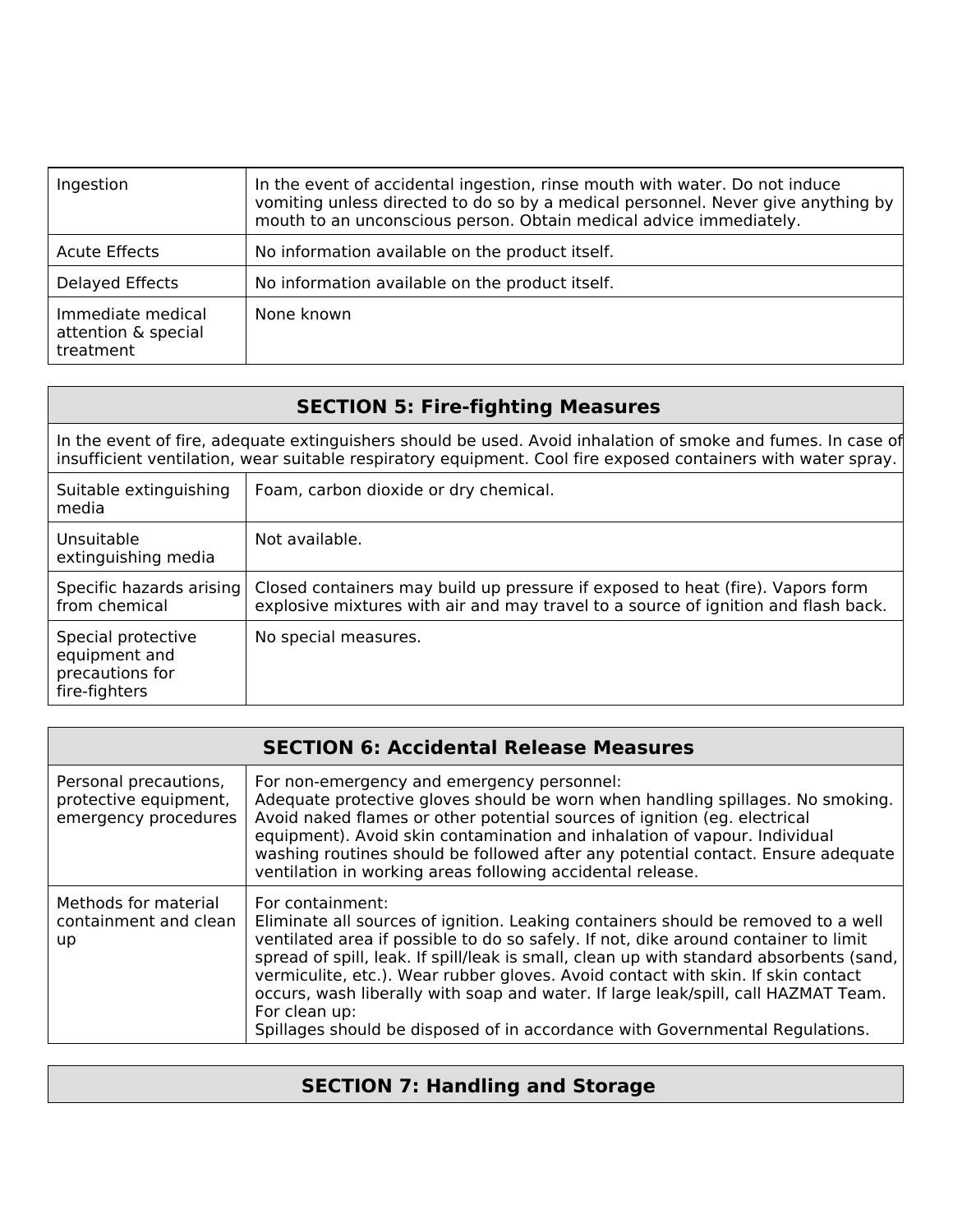| Precautions for safe<br>handling | Avoid contact with skin and eyes. Wear adequate protective gloves protection and<br>eye/face protection. No smoking. Avoid sources of ignition. Avoid exposing to high<br>temperature during processing. Do not ingest or apply to the skin as such. Good<br>personal washing routines should be followed. Maintain adequate local and<br>general ventilation where product is handled. |
|----------------------------------|-----------------------------------------------------------------------------------------------------------------------------------------------------------------------------------------------------------------------------------------------------------------------------------------------------------------------------------------------------------------------------------------|
| Cautions for safe<br>storage     | It is good general practice to store in closed, preferably full, containers away from<br>heat sources, and protected from extremes of temperature. Do not re-use empty<br>container.                                                                                                                                                                                                    |
| <i>Incompatibilities</i>         | None known.                                                                                                                                                                                                                                                                                                                                                                             |

| <b>SECTION 8: Exposure Controls and Personal Protection</b> |                                                                                                                                                                                                                                                                                                                                                                                                                                                                                                                                                                                                                                           |  |
|-------------------------------------------------------------|-------------------------------------------------------------------------------------------------------------------------------------------------------------------------------------------------------------------------------------------------------------------------------------------------------------------------------------------------------------------------------------------------------------------------------------------------------------------------------------------------------------------------------------------------------------------------------------------------------------------------------------------|--|
| <b>OSHA PEL</b>                                             |                                                                                                                                                                                                                                                                                                                                                                                                                                                                                                                                                                                                                                           |  |
| <b>ACGIH TLV</b>                                            |                                                                                                                                                                                                                                                                                                                                                                                                                                                                                                                                                                                                                                           |  |
| Any other exposure<br>limits                                |                                                                                                                                                                                                                                                                                                                                                                                                                                                                                                                                                                                                                                           |  |
| Exposure controls                                           | Avoid exposing to high temperature during processing. Maintain adequate local<br>and general ventilation where product is handled.                                                                                                                                                                                                                                                                                                                                                                                                                                                                                                        |  |
| Appropriate engineering<br>controls                         | Maintain adequate local and general ventilation where product is handled and<br>dispensed.                                                                                                                                                                                                                                                                                                                                                                                                                                                                                                                                                |  |
| Individual protection<br>measures                           | Respiratory protection: Breathing of the vapors or dust particles may be<br>hazardous. In the absence of appropriate engineering controls such as spot<br>ventilation, ventilated enclosures, etc., workers should be avail themselves of the<br>appropriate NIOSH approved respiratory protection.<br>Hand protection: Adequate protective gloves should be worn.<br>Eye protection: Adequate safety glasses should be used.<br>Skin protection: Wear protective clothing, overall if necessary to limit the odour<br>contamination of personal clothing. Individual washing routines should be followed<br>after any potential contact. |  |

| <b>SECTION 9: Physical and Chemical Properties</b> |                                                                                         |  |
|----------------------------------------------------|-----------------------------------------------------------------------------------------|--|
| Appearance                                         | <b>CLEAR COLORLESS LIQUID</b>                                                           |  |
| Odor                                               | Characteristic strong odor according to the commercial description of the<br>substance. |  |
| Odor Threshold                                     | Not available.                                                                          |  |
| pH                                                 | Not available.                                                                          |  |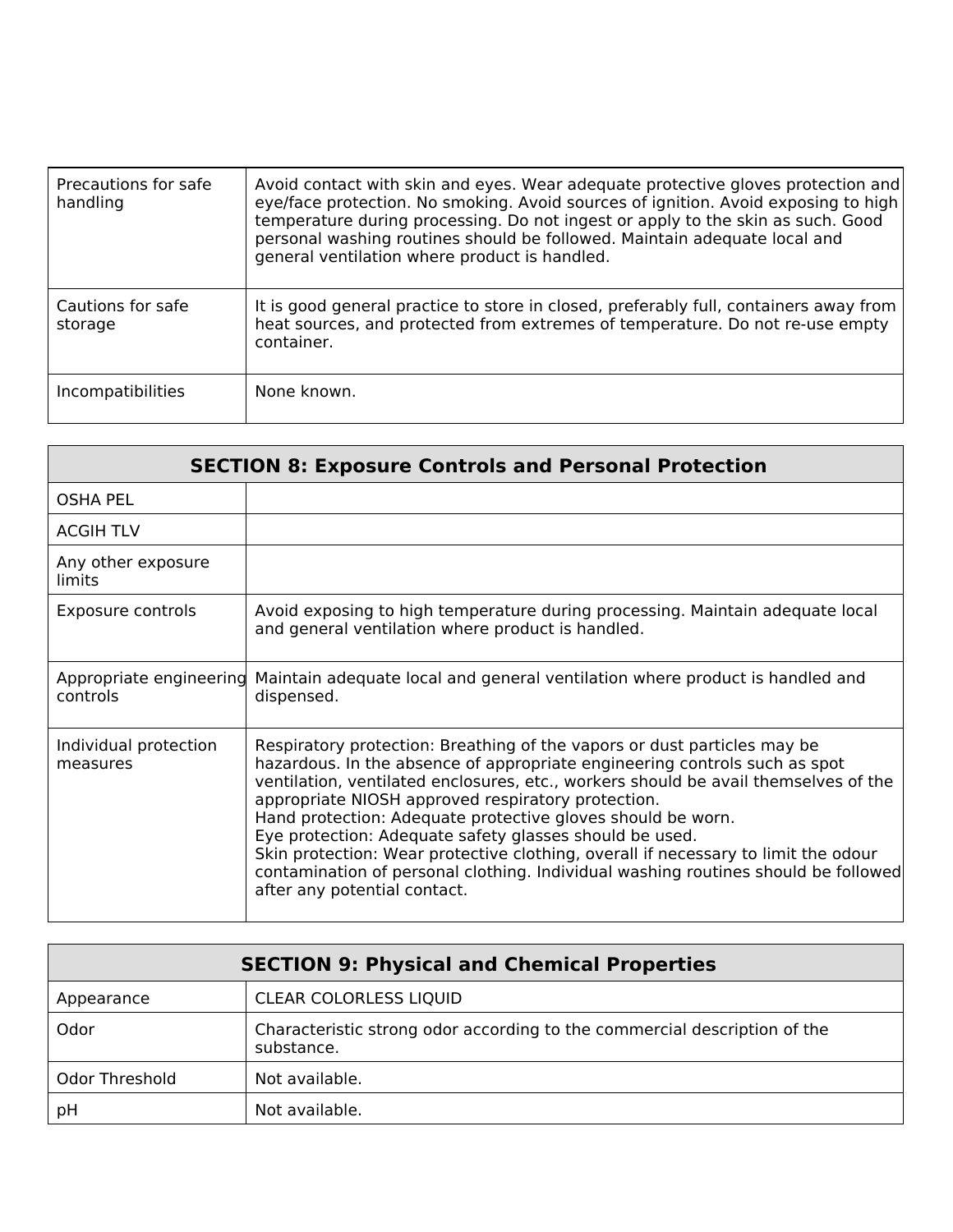| Melting and freezing<br>point                     | Not available. |
|---------------------------------------------------|----------------|
| Initial boiling point and<br>boiling range        | Not available. |
| Flash point                                       | 54.3°F (12°C)  |
| Evaporation rate                                  | Not available  |
| Flammability (solid/gas)                          | Not available  |
| Upper/lower<br>flammability or<br>exposure limits | Not available  |
| Vapor pressure                                    | Not available  |
| Vapor density                                     | Not available  |
| Relative density                                  | 0.97           |
| Solubility(ies)                                   | Water          |
| Partition coefficient:<br>n-octanol/water         | Not available  |
| Auto-ignition<br>temperature                      | Not available  |
| Decomposition<br>temperature                      | Not available  |
| Viscosity                                         | Not available  |

|                                       | <b>SECTION 10: Stability and Reactivity</b>                                                                                                                                                                                                                                                                                                                                                                                     |
|---------------------------------------|---------------------------------------------------------------------------------------------------------------------------------------------------------------------------------------------------------------------------------------------------------------------------------------------------------------------------------------------------------------------------------------------------------------------------------|
| Reactivity                            | No reaction known with water.                                                                                                                                                                                                                                                                                                                                                                                                   |
| Chemical stability                    | Presents no significant reactivity hazard. Normally stable even at elevated<br>temperatures and pressures. Avoid temperatures above or near to the flash point.<br>Not pyrophoric nor reactive with water. Does not undergo explosive<br>decomposition, is shock stable, and is not an oxygen donor. Does not form<br>explosive mixtures with other organic materials. Will not undergo hazardous<br>exothermic polymerization. |
| Possibility of hazardous<br>reactions | Not known.                                                                                                                                                                                                                                                                                                                                                                                                                      |
| Conditions to avoid                   | Avoid temperatures above or at least 5°C below flash point for any flammable<br>liquids. Do not heat closed containers. Avoid contact with oxidizing agents.                                                                                                                                                                                                                                                                    |
| Incompatible materials                | Avoid strong oxidizing agents.                                                                                                                                                                                                                                                                                                                                                                                                  |
| Hazardous<br>decomposition products   | Contact with water or storage under recommended conditions for one year should<br>not produce dangerous decomposition products.                                                                                                                                                                                                                                                                                                 |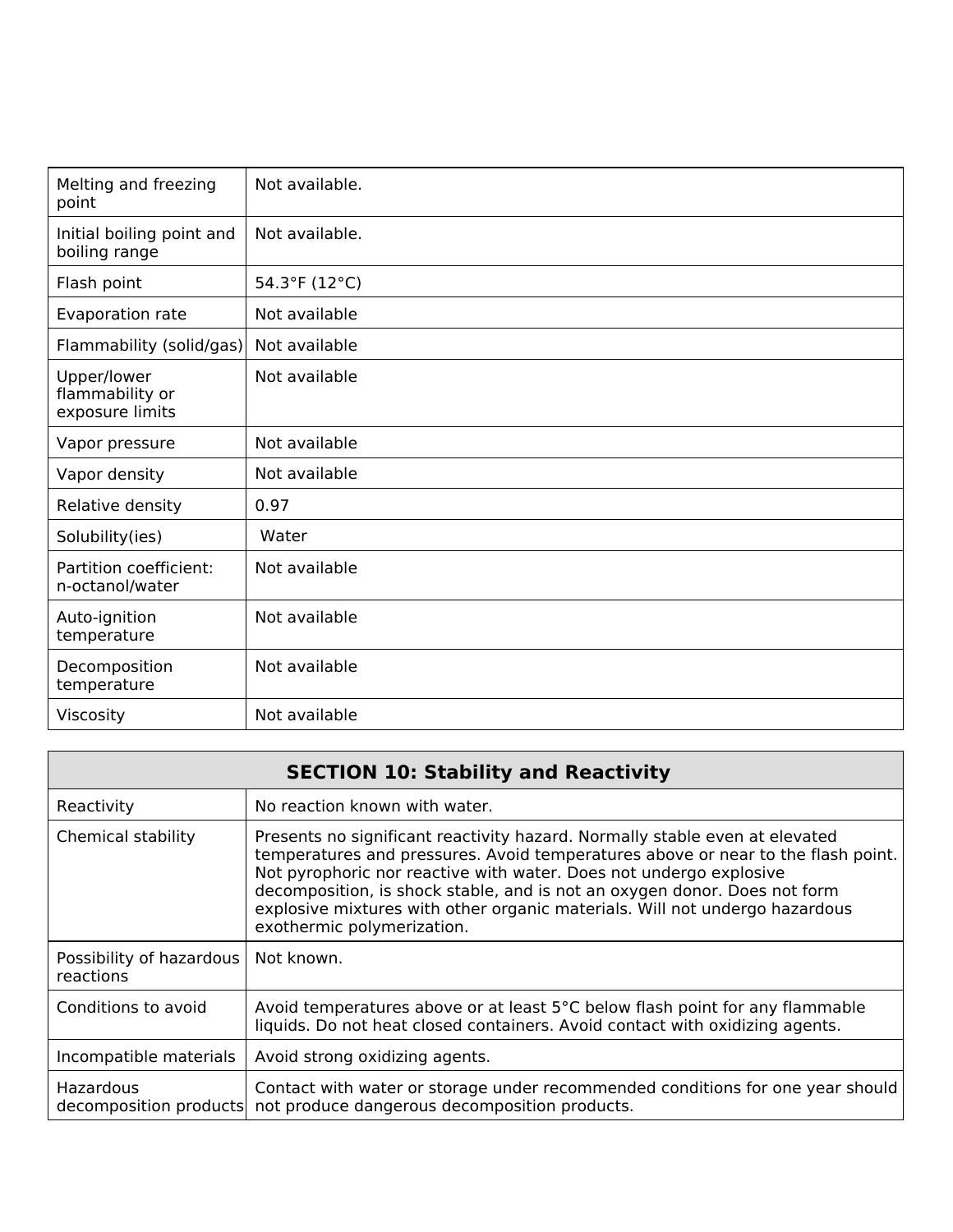|                                                         | <b>SECTION 11: Toxicological Information</b> |
|---------------------------------------------------------|----------------------------------------------|
| Likely exposure route(s)                                |                                              |
| Symptoms                                                |                                              |
| Delayed and immediate<br>effects                        |                                              |
| Chronic effects from<br>short and long term<br>exposure |                                              |
| Numerical measures of<br>toxicity                       |                                              |
| Hazardous chemical list                                 |                                              |

| <b>SECTION 12: Ecological Information</b> |  |  |
|-------------------------------------------|--|--|
| Ecotoxicity                               |  |  |
| Persistence and<br>degradability          |  |  |
| Bioaccumulative<br>potential              |  |  |
| Mobility in soil                          |  |  |
| Other adverse effects                     |  |  |

| <b>SECTION 13: Disposal Considerations</b> |                                                                                     |  |
|--------------------------------------------|-------------------------------------------------------------------------------------|--|
| Disposal                                   | Place materials into sealed containers. The disposal method for rejected products   |  |
| recommendations                            | or returned goods must ensure that it cannot be resold or reused.                   |  |
| Regulatory                                 | Dispose of container in accordance with local, regional, national and international |  |
| requirements                               | regulations.                                                                        |  |

| <b>SECTION 14: Transport Information</b> |                                                      |      |
|------------------------------------------|------------------------------------------------------|------|
| <b>UNO</b>                               | UN-No                                                | 1197 |
|                                          | Proper Shipping Name<br>EXTRACTS, FLAVOURING, LIQUID |      |
|                                          | Transport Hazard Class(es)<br>3                      |      |
|                                          | Packing Group                                        |      |
| ADR/RID                                  | UN-No                                                | 1197 |
| (Land transport)                         | Proper Shipping Name<br>EXTRACTS, FLAVOURING, LIQUID |      |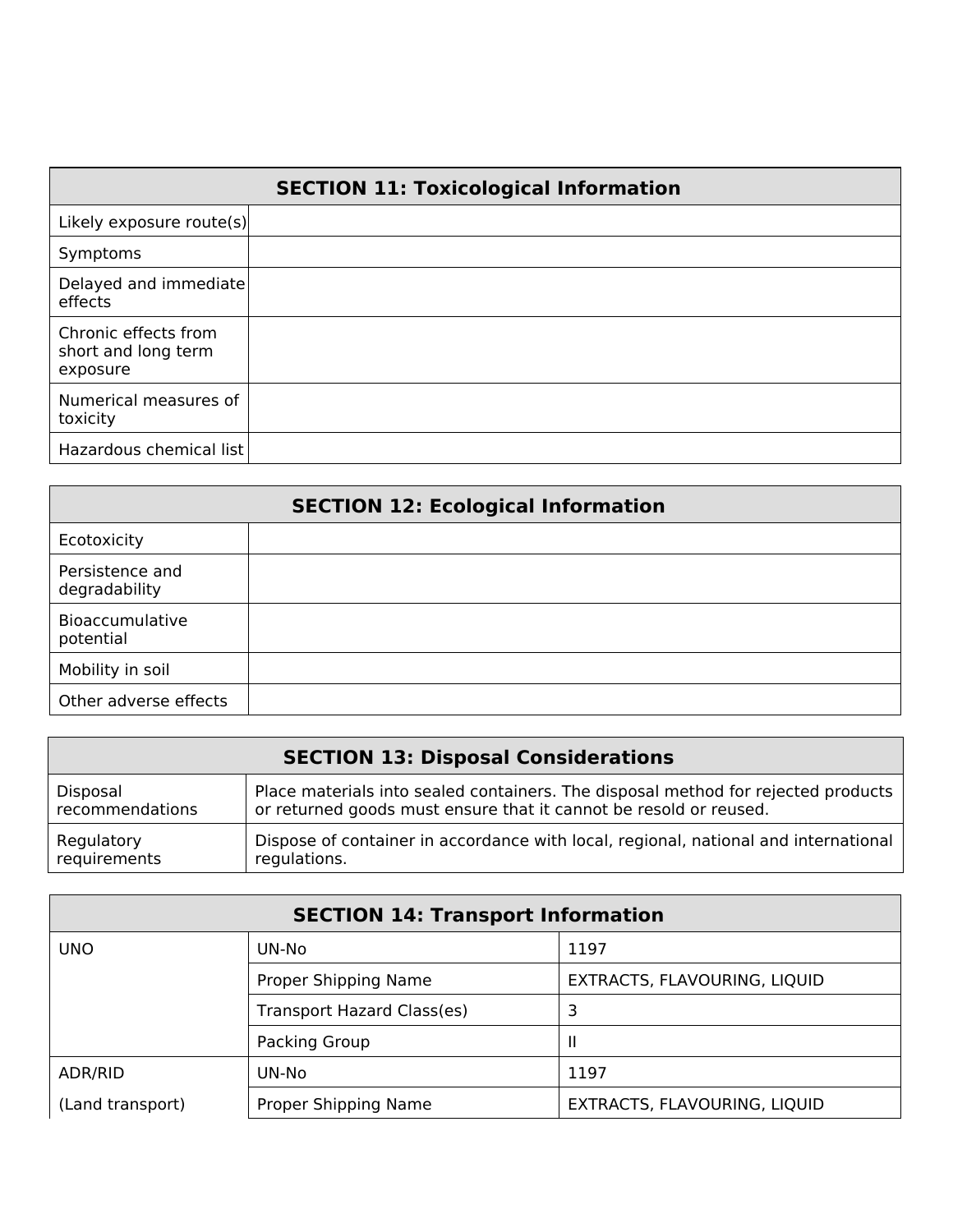|                       | Transport Hazard Class(es)                           | 3            |
|-----------------------|------------------------------------------------------|--------------|
|                       | Packing Group                                        | Ш            |
| IMDG-Code             | 1197<br>UN-No                                        |              |
| (Sea transport)       | Proper Shipping Name<br>EXTRACTS, FLAVOURING, LIQUID |              |
|                       | Transport Hazard Class(es)                           | 3            |
|                       | Packing Group                                        | $\mathbf{H}$ |
| <b>ICAO-IATA</b>      | 1197<br>UN-No                                        |              |
| (Air transport)       | Proper Shipping Name<br>EXTRACTS, FLAVOURING, LIQUID |              |
|                       | Transport Hazard Class(es)                           | 3            |
|                       | Packing Group                                        | Ш            |
| Environmental hazards |                                                      |              |
| Transport in bulk     |                                                      |              |
| Special precautions   |                                                      |              |

| <b>SECTION 15: Regulatory Information</b> |         |                                 |                                                                                                                                                                                                                    |                          |
|-------------------------------------------|---------|---------------------------------|--------------------------------------------------------------------------------------------------------------------------------------------------------------------------------------------------------------------|--------------------------|
| Country                                   |         |                                 | Regulations                                                                                                                                                                                                        |                          |
| <b>USA</b>                                | Federal | <b>OSHA</b>                     |                                                                                                                                                                                                                    |                          |
|                                           |         | <b>TSCA</b>                     |                                                                                                                                                                                                                    |                          |
|                                           |         | <b>HMIS</b>                     |                                                                                                                                                                                                                    |                          |
|                                           |         | <b>NFPA</b>                     | Health<br>Flammability<br>Reactivity                                                                                                                                                                               | 2<br>3<br>$\overline{0}$ |
|                                           |         | <b>SARA Title III</b>           | This mixture contains no toxic chemical or chemicals subject to<br>reporting requirements of Section 313 of Title III of the Superfund<br>Amendments and Reauthorization Act of 1986 and 29 CFR Part<br>1910.1200. |                          |
|                                           | State   | California<br>Proposition<br>65 | This mixture does not contain chemicals at concentrations that<br>would require a Proposition 65 warning label.                                                                                                    |                          |
| Canada                                    |         | <b>WHMIS</b>                    |                                                                                                                                                                                                                    |                          |
|                                           |         | <b>TDG</b>                      |                                                                                                                                                                                                                    |                          |
| Europe                                    |         | <b>DSCL</b>                     |                                                                                                                                                                                                                    |                          |
|                                           |         | <b>ADR</b>                      |                                                                                                                                                                                                                    |                          |
| Chemical safety assessment                |         |                                 | No data available at this time.                                                                                                                                                                                    |                          |